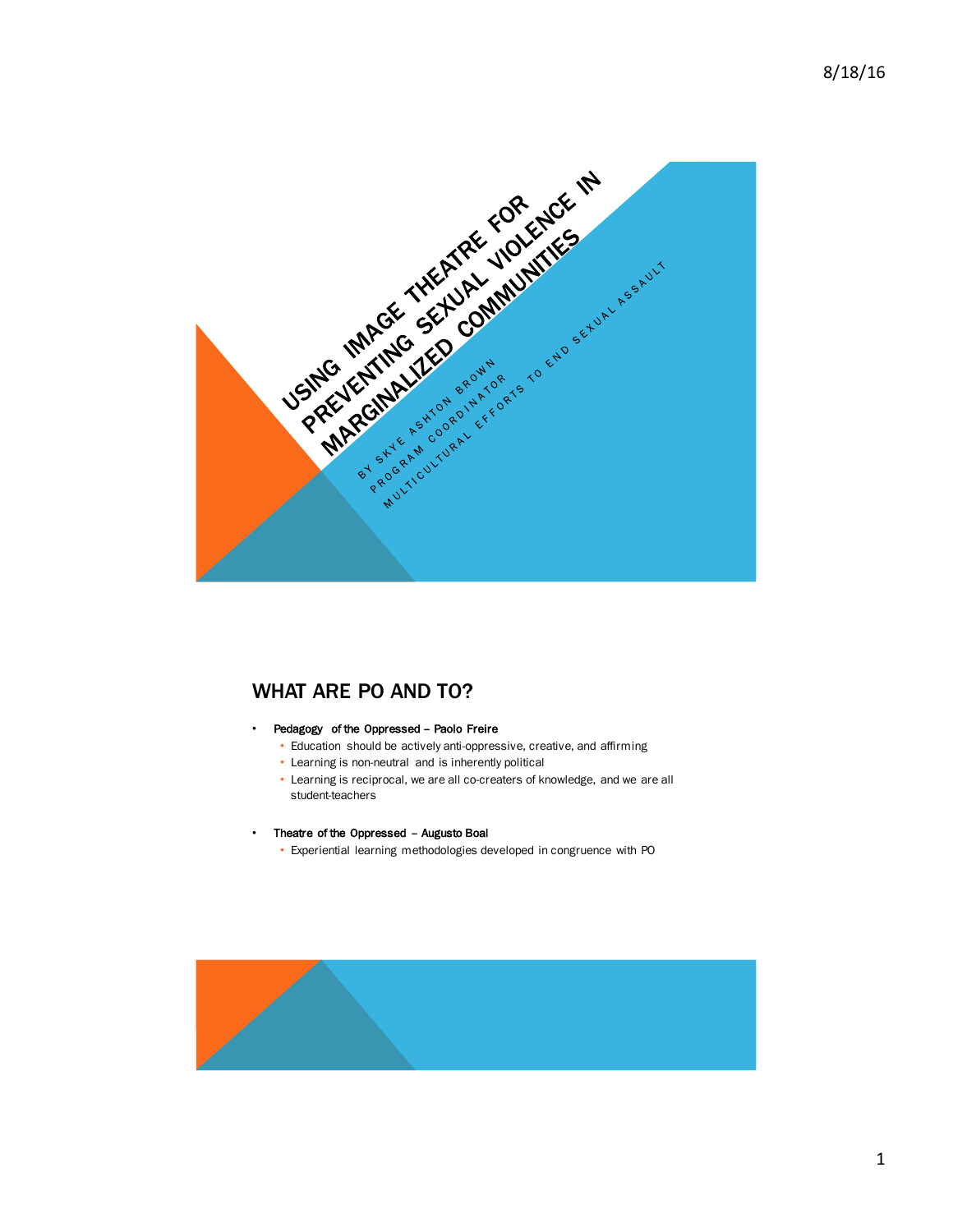

# **PREVENTION**

- Individual
	- Internalized sexism, homo/bi/transphobias, racism, ableism, etc.
	- Communication and leadership skills
- Relationships
	- Safe, stable, nurturing homes
	- Healthy mentor relationships
- Community/Organizations/Institutions
	- Gender blind/inclusive preventative health care
	- Restorative community accountability processes
- Societal
	- Media campaigns